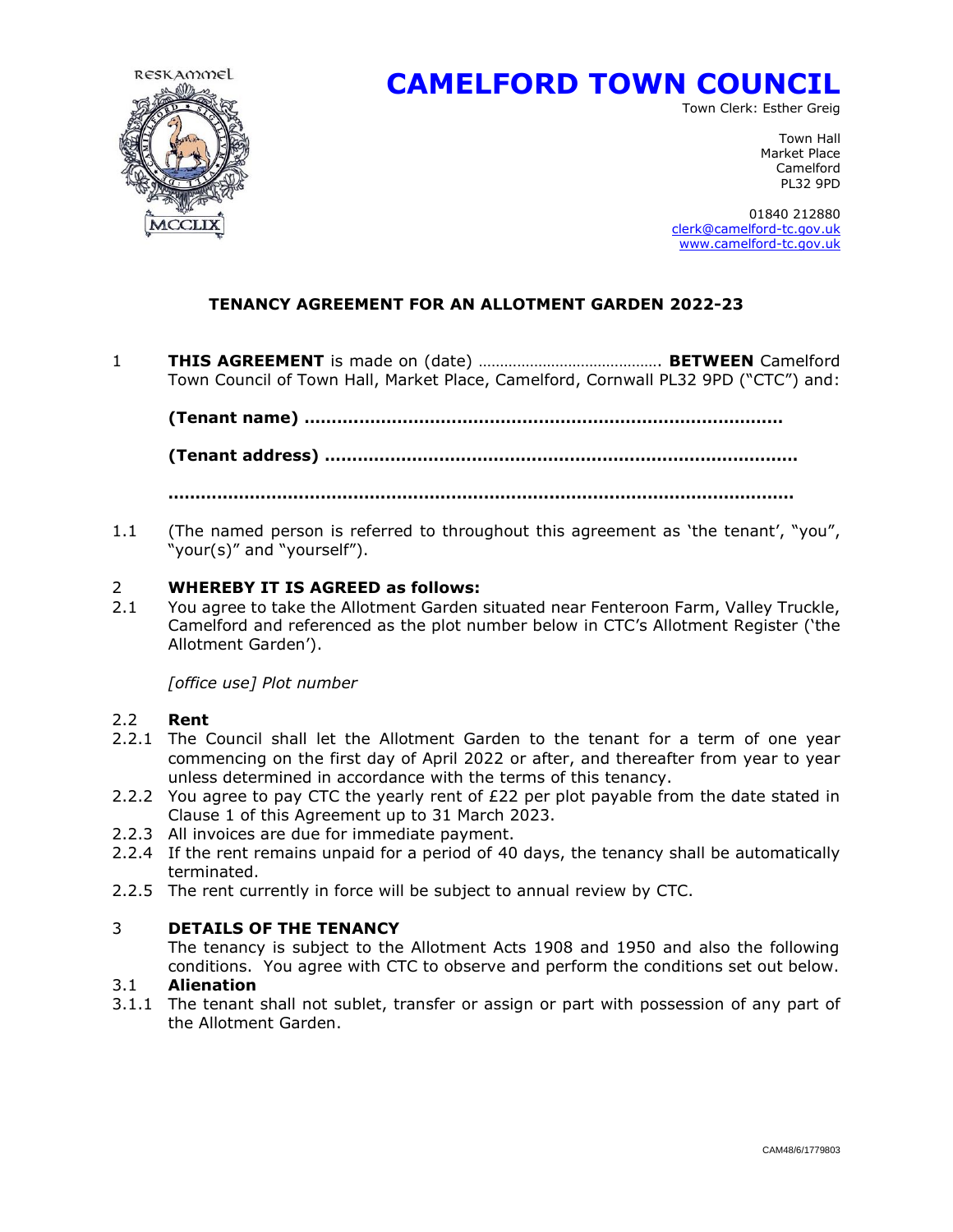## 3.2 **Use and Conduct**

- 3.2.1 The potential risks of an accident or injury are numerous on an allotment garden (trips, falls, blunt gardening equipment etc.) You therefore use the allotment garden at your own personal risk, and CTC is not liable for any personal injury sustained whilst using the allotment gardens.
- 3.2.2 The tenant shall reside within the Parish boundaries of Camelford during the tenancy, unless a prior agreement has been made.
- 3.2.3 You shall use the Allotment Garden only for the cultivation of fruit, vegetable and flowers for use and consumption by themselves and their family and for no other purpose and not for profit.
- 3.2.4 The tenant shall keep the Allotment Garden clean and in a good state of fertility and cultivation.
- 3.2.5 The tenant shall not enter onto any other plot at any time without the express permission of that plot holder.
- 3.2.6 Any children that accompany the plot holder or any persons accompanying the plot holder may not at any time enter onto another plot without the express permission of that plot holder. The plot holder has full responsibility for the actions of children and others entering the site with your permission.
- 3.2.7 The tenant must not cause any nuisance or annoyance to other plot holders of the allotment site and must conduct themselves appropriately at all times.
- 3.2.8 You shall not undertake any illegal activity on the Allotment land.
- 3.2.9 Trim and keep in decent order all pathways and hedges forming part of the Allotment Garden.
- 3.2.10 You will NOT use barbed wire for a fence adjoining any path set out by CTC for the use of the occupiers of the Allotment Gardens.
- 3.2.11 You will be responsible for ensuring that any person present in the Allotment Garden with or without the tenant's permission does not suffer personal injury or damage to property.
- 3.2.12 You will permit an inspection of the Allotment Garden at all times by CTC's employees or agents;
- 3.2.13 You will NOT obstruct or permit the obstruction of any of the paths or roads which provide a means of access to and from the Allotment Garden or the Allotment Garden of another tenant.

## 3.3 **Cultivation**

- 3.3.1 The tenant shall keep the allotment reasonably free from weeds, properly cultivated and in a good state of fertility all year round. Properly cultivated means that all of the plot is being worked all year round. It can be noted here that bases for any permitted structures (glasshouses, sheds and poly tunnels), water butts and compost heaps must be sited within the plot boundary and these areas are exempt from this requirement to cultivate.
- 3.3.2 Within the first three months of the tenancy 25% of the plot must be under cultivation with crops. This is discretionary on the condition of the plot at the time of the tenancy agreement and time of year the plot it let. After three months, it must be seen that the plot is regularly tended to and showing signs of progress. The remainder of the plot must be under cultivation with crops within twelve months.
- 3.3.3 The tenant must notify CTC of any change in circumstances which might temporarily prevent cultivation of the plot such as prolonged holiday, accident or illness.

#### 3.4 **Allotment Boundaries**

- 3.4.1 CTC will inform you of your Allotment Garden boundaries (should they not be clear). If you install fences, you shall maintain and keep in good repair.
- 3.4.2 The tenant shall keep all footpaths surrounding the plot in good condition, including mowing, weeding and keeping them free from obstructions.
- 3.4.3 The tenant shall maintain every hedge, tree or shrub that forms part of the allotment plot on a regular basis.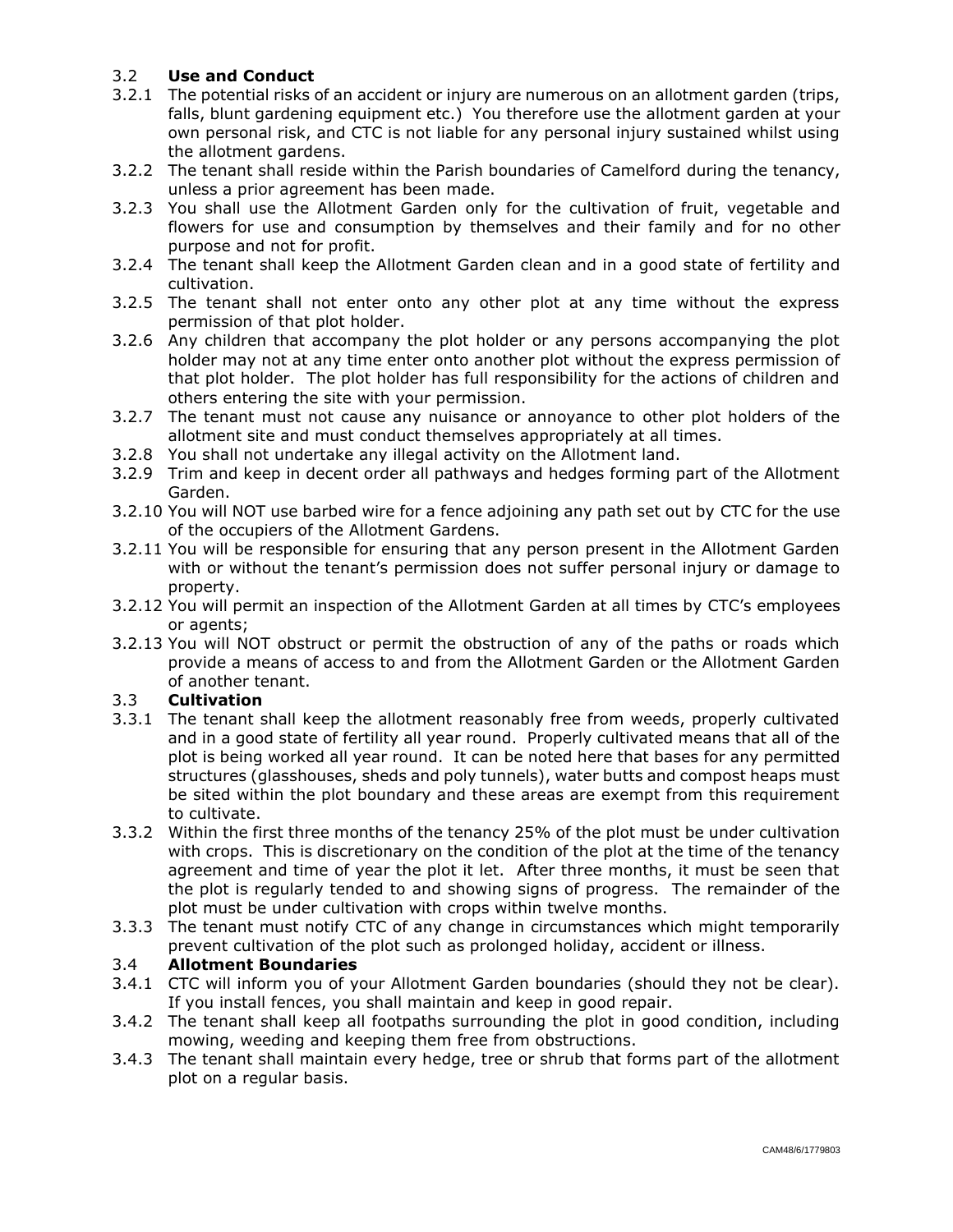3.4.4 The tenant shall not move boundaries/fencing. The entrance/exit of the plot shall remain the same.

### 3.5 **Environment**

- 3.5.1 The tenant is to use their best endeavours to garden organically and encourage biodiversity.
- 3.5.2 The use of pesticides and insecticides must be kept to an absolute minimum and tenants must ensure that they are not left unattended at any time.
- 3.5.3 The use and storage of chemicals must be in compliance with the Control of Pesticides Regulation Act (amended 1997).
- 3.5.4 If using such pesticides and insecticides, the tenant must take all reasonable care to ensure that wildlife and adjoining plots, hedges and trees and crops are not adversely affected.
- 3.5.5 The tenant must respect wildlife (except rodents which do not have legal protection in the UK) that inhabits the allotment and not to harm any species in any manner that is in violation to the Wildlife & Countryside Act 1981.
- 3.5.6 The tenant shall practice water conservation techniques including utilizing covered water butts attached to sheds and greenhouses and consider mulching as a water conservation practice.
- 3.5.7 Use of hose pipes is prohibited. Tenants should follow guidance in 3.5.6.

#### 3.6 **Green Waste, Bonfires and Rubbish**

- 3.6.1 Tenants shall compost all green waste on their plot in self-built or ready-made containers.
- 3.6.2 All refuse emanating from allotment cultivation that is not compostable must be disposed of offsite.
- 3.6.3 The allotment plot must be kept clean and tidy, which means that the plot must be kept free of rubbish, sheet plastic and old carpet, plastic bags, plant pots and other such containers that are no longer being used on the allotment.
- 3.6.4 The tenant must not deposit or allow other persons to deposit on the Allotment Garden any refuse or decaying matter (except manure and compost in such quantities as may be reasonably required for use in cultivation).
- 3.6.5 Bonfires may only be lit on the Allotment Garden with prior consent from CTC and following the guidelines for domestic bonfires issued by Environmental Health Cornwall Council [\(https://www.cornwall.gov.uk/environment-and-planning/environmental](https://www.cornwall.gov.uk/environment-and-planning/environmental-protection/environmental-protection-bonfires/)[protection/environmental-protection-bonfires/\)](https://www.cornwall.gov.uk/environment-and-planning/environmental-protection/environmental-protection-bonfires/)
- 3.6.6 Bonfires are prohibited during COVID-19 Government lockdowns and/or restrictions.

## 3.7 **Structures**

- 3.7.1 Written consent from CTC is required to erect or place anything on the allotment which is in excess of a standard 6ft x4ft shed, including larger sheds, summer houses, greenhouses and poly tunnels. You should put your request in writing to CTC. Your request will be discussed at the next scheduled Town Council meeting.
- 3.7.2 Keep structures/sheds in a tidy state so that it is possible to see if there is evidence of rodent activity, to enable effective baiting to be carried out and to avoid rodent nesting activity.
- 3.7.3 To help prevent rodents from entering structures/sheds, please make sure any holes/cracks are filled (even small ones) and place brush strips along the bottom of external doors or rodent mesh along the bottom of structures/sheds.
- 3.7.4 Any structures must be well maintained and that they do not interfere with neighbouring plot tenants.
- 3.7.5 If the tenant is granted permission for a greenhouse or shed, a system of guttering must be placed on a greenhouse roof or shed roof so as to collect rainwater in one or more water butts.
- 3.7.6 CTC can order the removal of any structure that has not been approved or is not well maintained.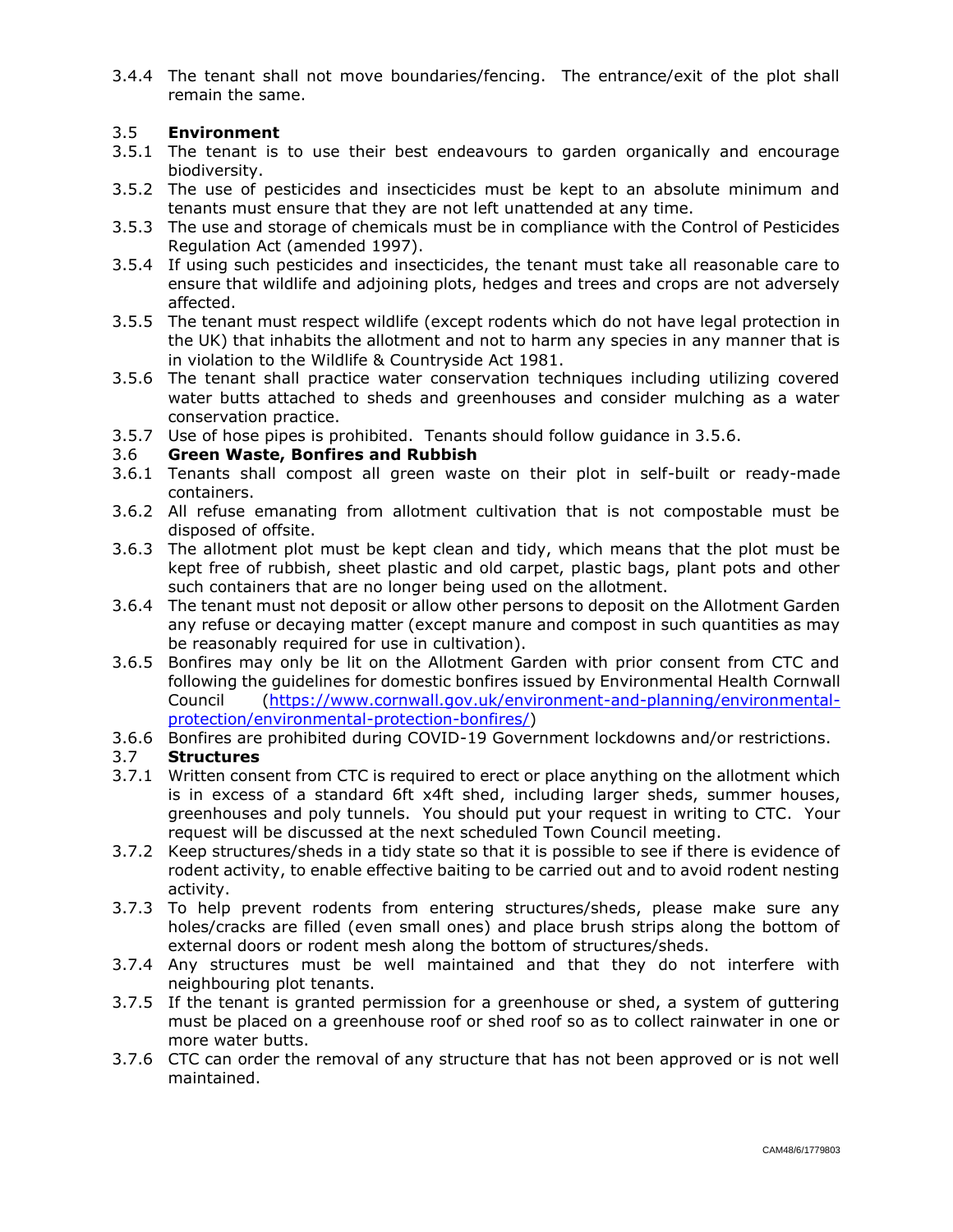- 3.7.7 The tenant must remove from the Allotment Garden any broken or vandalised items such as glass from greenhouses and cold frames.
- 3.7.8 Tenant must be aware that anything that is placed on the allotment is not covered against theft, vandalism or storm damage. CTC is not liable for loss or damage to property.
- 3.7.9 On termination of the tenancy, the tenant shall remove any structure erected in the Allotment Garden unless the Council agrees otherwise which shall be confirmed in writing to the tenant.
- 3.7.10 Written consent from CTC is required to plant any trees which must be on a dwarf root stock.

## 3.8 **Livestock**

- 3.8.1 Written consent is required from CTC to keep poultry on an allotment. An application form is attached to this agreement. For tenants taking on an allotment from 1 April 2019, a maximum of 10 will be allowed per tenant. Further details can be found in the Guidelines for Keeping Poultry 2022 (Clause 3.3.4.2).
- 3.8.2 Consent will only be given provided that the livestock is not prejudicial to human health or animal welfare or a nuisance to surrounding plot holders. Stringent animal welfare conditions apply.
- 3.8.3 Minimum standards in CTC guidelines for keeping poultry on allotments with regards to housing, food, water, animal husbandry, health and welfare must be met. Guidelines are attached with this agreement. Failure to adhere to the Guidelines will mean termination of your Tenancy Agreement.

#### 3.9 **Dogs**

- 3.9.1 No animals are to be brought into any Allotment Garden, except for dogs on leads.
- 3.9.2 Any fouling must be removed and disposed of responsibly.

#### 3.10 **Adverts**

3.10.1 Tenants shall not erect any notice or advertisement on the allotment, the fence or on the gates to Allotment Gardens.

#### 3.11 **Cars**

- 3.11.1 No caravans or cars are permitted in Allotment Gardens. Cars should be parked responsibly outside the Allotment Garden. CTC is not liable for any loss or damage to your vehicle.
- 3.11.2 Overnight parking is prohibited.

#### 3.12 **Security/Behaviour**

- 3.12.1 CTC has the right to refuse admittance to any person other than the tenant or member of their family.
- 3.12.2 In the unfortunate cases of vandalism or thieving on the allotments, CTC cannot be liable.
- 3.12.3 The tenant shall not cause a nuisance to other tenants.

#### 3.13 **Tenant's Circumstances**

- 3.13.1 The tenant must inform CTC immediately of any change of address or contact details (e.g. telephone number/email).
- 3.13.2 Any notice given by CTC in respect of this agreement shall be sufficient if sent by email and/or post to the last known address of the tenant.

#### 3.14 **Disputes**

3.14.1 Any dispute between yourself and another allotment holder shall be referred to CTC whose decision on the matter will be final.

## 3.15 **Lease terms**

3.15.1 All of the allotment gardens including the Allotment Garden is leased by the CTC under a lease to the CTC (the CTC Lease). The Tenant must observe and perform all conditions and covenants that apply to the Allotment Garden contained in the CTC Lease.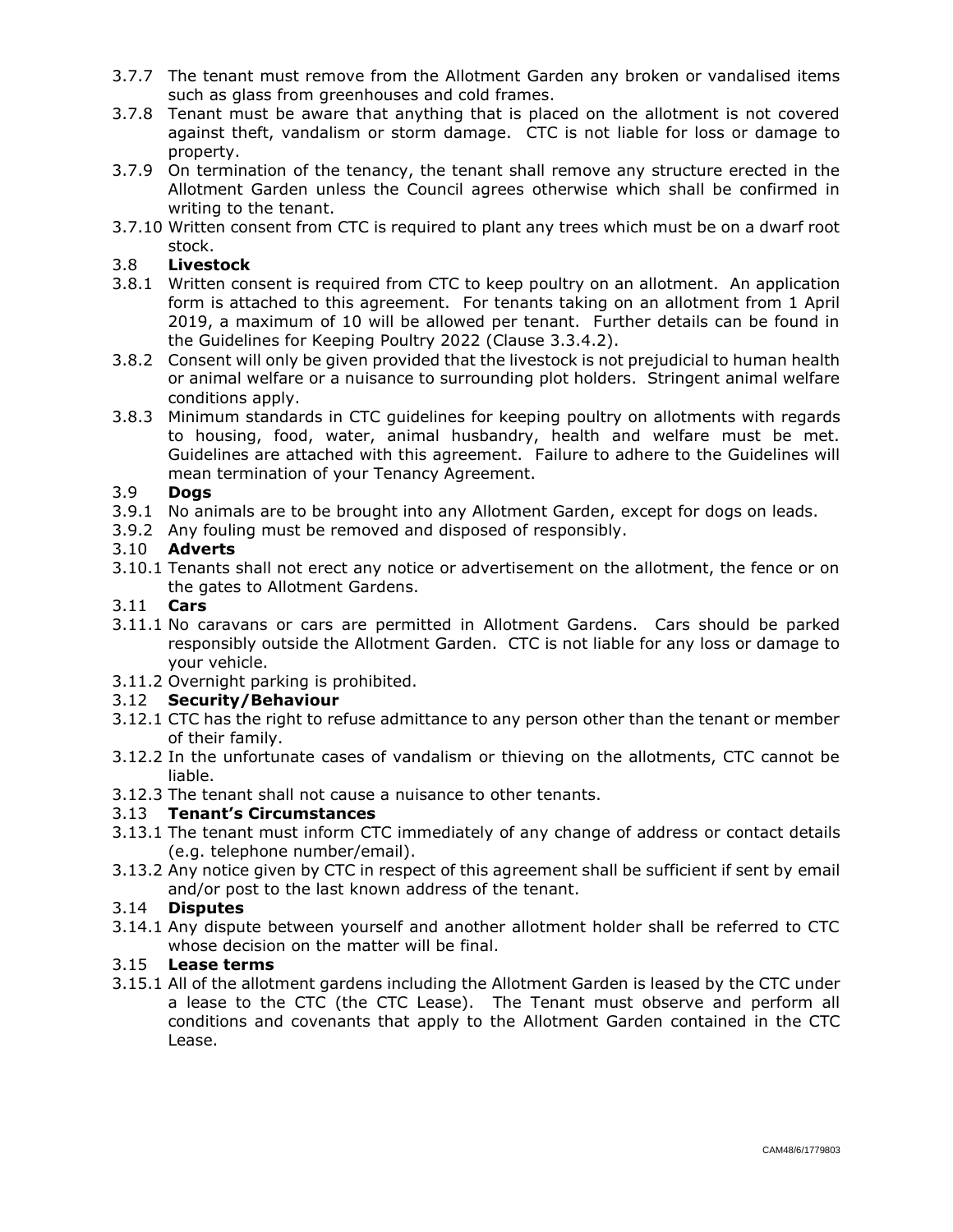## 4 **ENFORCEMENT OF THE TENANCY**

- 4.1 For the purposes of management and maintenance, an employee of CTC can at any time enter the Allotment Garden to carry out plot inspections.
- 4.2 If this tenancy is breached, Enforcement Procedures will start. "Enforcement Notice 1" is sent to the tenant through the post and email. This notice requires the tenant to contact CTC to state their intention to continue with the plot and then remedy their breach of the tenancy within 14 days. If within 14 days the tenant does not respond either by remedying the breach or contacting CTC to discuss any extenuating circumstances, CTC will send through the post and email an "Enforcement Notice 2" giving the tenant a further 7 days to remedy the breach of tenancy or advise or any extenuating circumstances. If, within the further 7-day period the tenant does not respond either by remedying the breach or contacting CTC to discuss any extenuating circumstances, CTC will automatically terminate the tenancy. Enforcement Notice 2 will state the date when the tenancy will terminate.
- 4.3 Enforcement Procedures can be stopped at any time providing the breach of tenancy is remedied.

## 5 **TERMINATION OF THE TENANCY**

- 5.1 The tenancy of the allotment plot shall automatically cease of any one of the following circumstances:
- 5.1.1 On the death of a tenant;
- 5.1.2 On the rent or any part of it being in arrears for more than 40 days;
- 5.1.3 If the tenant has not responded to CTC or remedied their breach of tenancy during the Enforcement Process (Clause 4.2 above); or
- 5.1.4 On the expiry of 12 months' written notice served by the CTC on the Tenant subject to such notice expiring on or before 6th April or on or after 29th September in any year
- 5.2 A Termination Letter will be sent to the tenant stating the reasons why the tenancy has been terminated and that they have 10 days to remove their belongings (gardening tools, shed, greenhouse etc unless otherwise agreed by CTC) and any crops from the plot.
- 5.3 Only when CTC is satisfied that the plot has been left tidy, free from excessive weeds and general waste, will CTC determine the agreement.
- 5.4 In the event that the tenant refuses or is unable to undertake the work necessary to return the plot with all possessions and rubbish removed first, CTC will do the necessary work and reclaim the costs incurred from the tenant.
- 5.5 CTC will not reimburse for crops or possessions that remain on the plot after the tenancy has ended, or for any improvements made to the plot.
- 5.6 The tenancy of the Allotment Garden shall determine on CTC giving one month's notice if the conditions of the tenancy are breached and whenever the tenancy or right of occupation of the council terminates.
- 5.7 Tenants who wish to quit their Allotment Garden must give one month's notice in writing to CTC. Tenants must not give notice to other tenants. Tenants must not offer their plot to any other tenant. Plots are allocated by CTC only. No refunds will be given for rent paid. Tenants will then have 10 days from the date of their notice to remove their belongings (gardening tools, shed, greenhouse etc (unless otherwise agreed by CTC) and any crops from the plot. Anything left after 10 days may be transferred to the new tenant or removed by CTC.
- 5.8 Tenants should leave their allotment in the condition that they would hope it to be left in when taking on an allotment.
- 5.9 It is at the discretion of CTC to allow tenants who have previously had their tenancy agreement terminated for breach of tenancy to rent an Allotment Garden in the future.